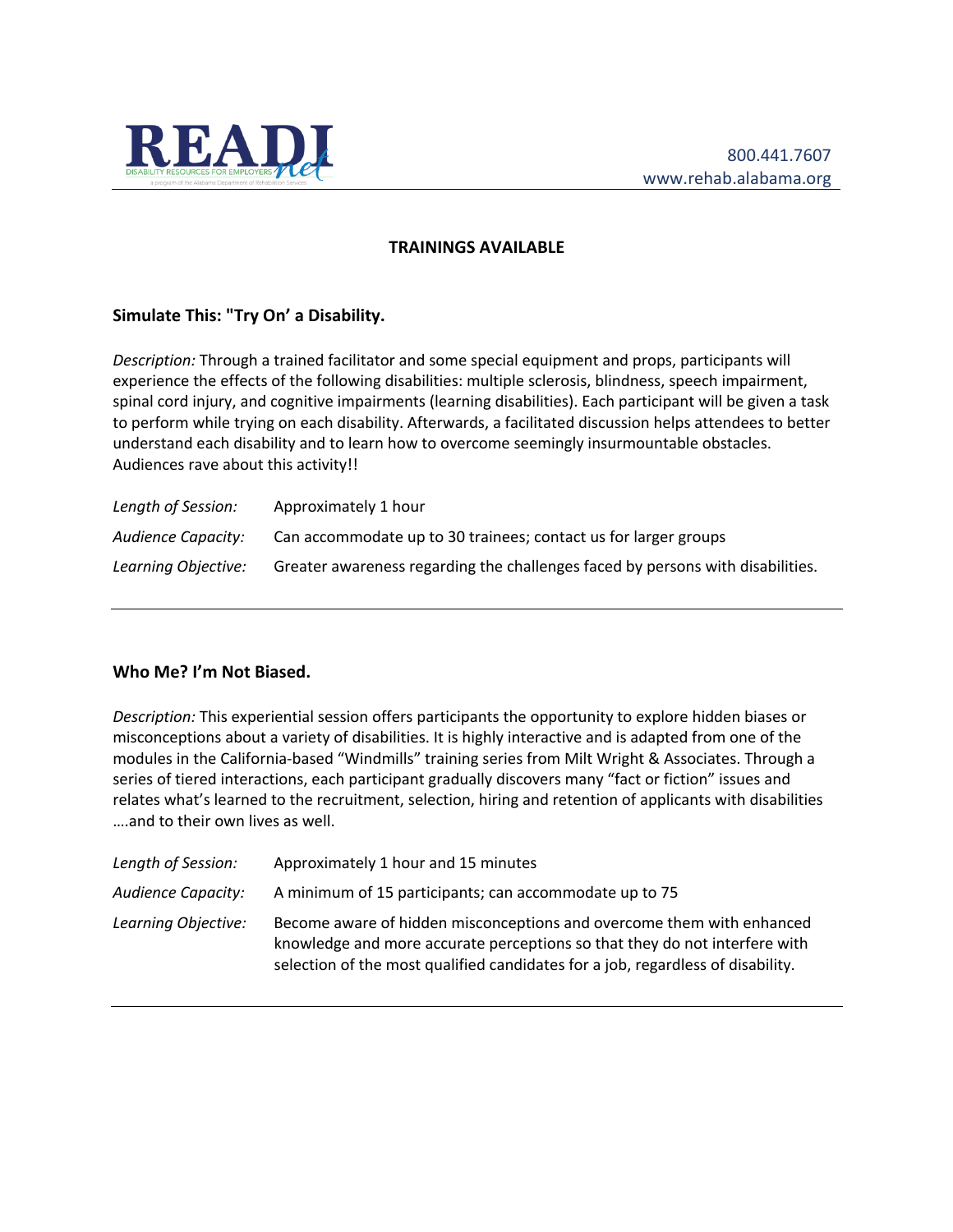### **Watch Your Language Please!**

*Description:* Many times, inappropriate language in regard to a disability can interfere with effective communication in press, radio, TV and film as well as during interviews, on the job, during training or in any work or social setting. This short session allows participants to view a DVD with examples of "bad speak" on disability, while also challenging them to identify what is appropriate and inappropriate. It concludes with tips and facts to replace ineffective language with effective and appropriate language.

| Length of Session:        | 30 minutes                                                                                                            |
|---------------------------|-----------------------------------------------------------------------------------------------------------------------|
| <b>Audience Capacity:</b> | Unlimited                                                                                                             |
| Learning Objective:       | To change the language that is used when referencing disability in general or<br>more specific disability references. |

#### **Disability Etiquette...or...what Should I do Now?**

*Description:* Most people are eager to do the right thing when interacting with someone who has a disability, whether it be someone who is blind or deaf, or affected by a speech impediment, or cognitive impairment, or spinal cord injury, or any other disability either visible or hidden. Participants will learn the preferred etiquette or manner of interacting with persons who have a disability, as recommended by those who have the disability. A series of cartoons and a short training booklet will lead the way with some "experiences" sprinkled into this power point session.

| Length of Session:  | Approximately 45 minutes                                                                                                                   |
|---------------------|--------------------------------------------------------------------------------------------------------------------------------------------|
| Audience Capacity:  | Unlimited                                                                                                                                  |
| Learning Objective: | To raise the comfort level of the "non-disabled" population so that they interact<br>more appropriately with someone who has a disability. |

#### **Reasonable Accommodations: What's Reasonable and What's an Accommodation?**

*Description:* This session can help participants improve their approach to and dialogue with applicants and employees with disabilities who may need accommodations, to be determined qualified or able to do the job. The training presents an effective approach to discussions about specific workplace needs tied to a disability along with a practical approach to documentation and implementation of "reasonable" accommodations. Helpful resources, such as the Job Accommodation Network and the ADRS Rehabilitation Technology Specialist program, offer tools to help identify accommodation solutions.

| Length of Session:        | 1 hour                                                                                                                                                         |
|---------------------------|----------------------------------------------------------------------------------------------------------------------------------------------------------------|
| <b>Audience Capacity:</b> | Unlimited                                                                                                                                                      |
| Learning Objective:       | Participants will be able to conduct more effective and appropriate dialogue<br>sessions and subsequent documentation about disability in the workplace needs. |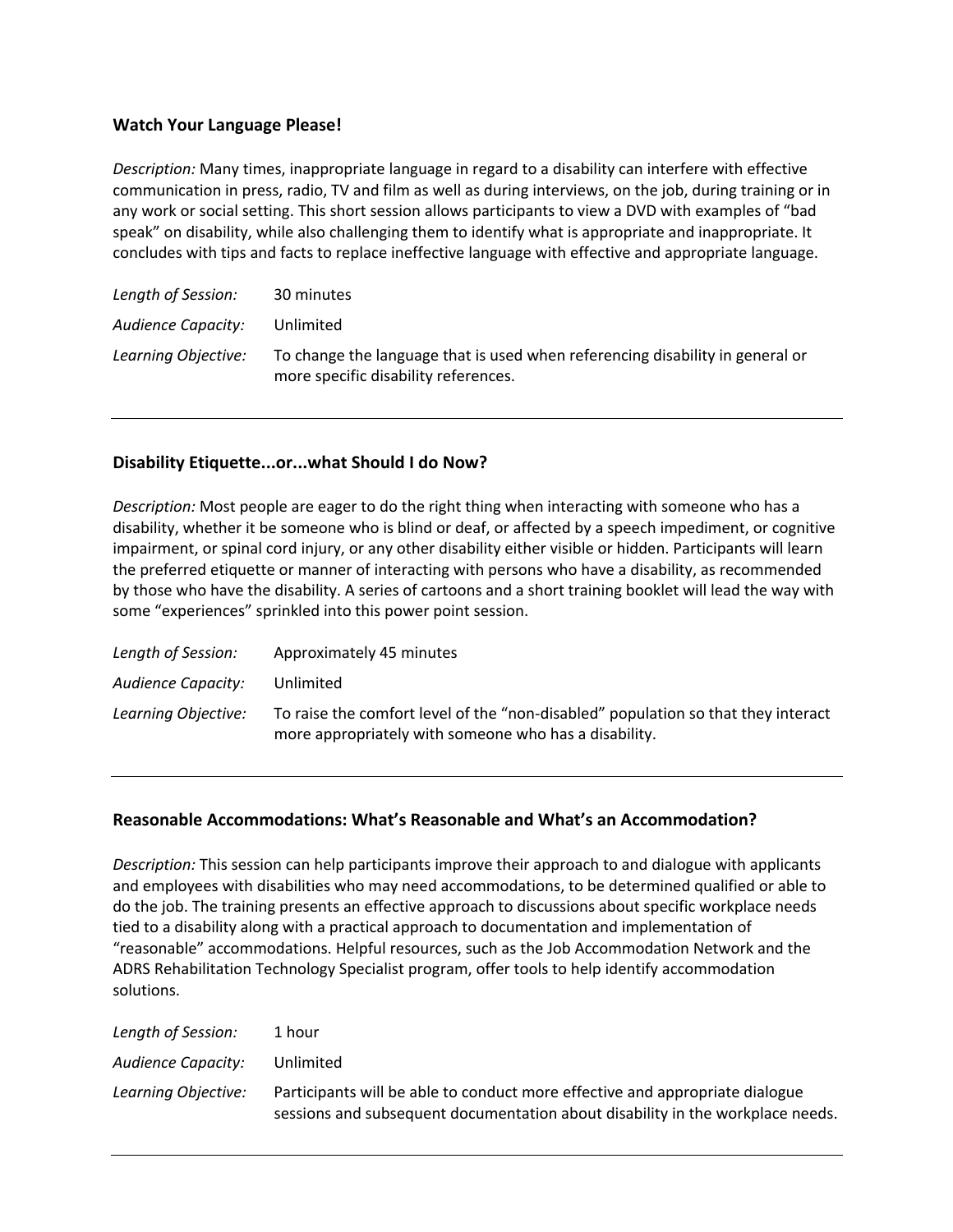# **ADAAA – The Basics.** (Advanced session also available)

*Description:* Targeting human resource staff and managers or supervisors, this instructional session provides employers and their staff with a solid foundational understanding of the employment component (Title I) of the Americans with Disabilities Act. It does not present a legal perspective but rather an educational perspective to help employers know how to comply with the spirit of the law and not just the letter of the law. Topics covered include:

- Who is covered by the law?
- Who must comply with the law?
- Impact on recruitment, hiring, training and social workplace activities; company policies.
- Interviewing do's and don'ts.
- Conditional job offers.
- Disclosure and discussion of disability.
- Record keeping.

| Length of Session:        | $1.5 - 2$ hours                                                                                                                                                      |
|---------------------------|----------------------------------------------------------------------------------------------------------------------------------------------------------------------|
| <b>Audience Capacity:</b> | Unlimited                                                                                                                                                            |
| Learning Objective:       | Participants will leave with a baseline understanding of Title 1 of the ADA on the<br>topics noted above and will be better able to recruit, hire and retain workers |
|                           | with disabilities without fear of unintended discrimination.                                                                                                         |

### **Emergency Preparedness: Helping Customers or Employees with Disabilities.**

*Description:* Through an ADRS customized workbook, cross-indexed by type of emergency and disability, participants will be provided a comprehensive solutions-driven approach to assisting customers or employees with disabilities should an emergency arise: whether it be from a chemical spill, the weather, a terrorist situation or anything else. Participants will also learn that emergency preparedness means a lot more than "the buddy system" in a plan of action.

| Length of Session:  | 2 hours                                                                                                                                                                                  |
|---------------------|------------------------------------------------------------------------------------------------------------------------------------------------------------------------------------------|
| Audience Capacity:  | Unlimited                                                                                                                                                                                |
| Learning Objective: | To better prepare first responders, human resource staff, and managers with<br>more effective types of assistance to persons with physical or mental<br>impairments during an emergency. |

# **Job Descriptions and Clarity of "Essential Functions."**

*Description:* When hiring, it's important to know what the key job tasks are in any position within your company that is open for applications. This session provides a very basic and practical approach to help human resource staff and managers identify core tasks for a job, along with the best way to describe those tasks in a functional job description.

| Length of Session:  | 2 hours                                                                          |
|---------------------|----------------------------------------------------------------------------------|
| Audience Capacity:  | Unlimited                                                                        |
| Learnina Obiective: | Improve the quality of existing job descriptions or create new job descriptions. |